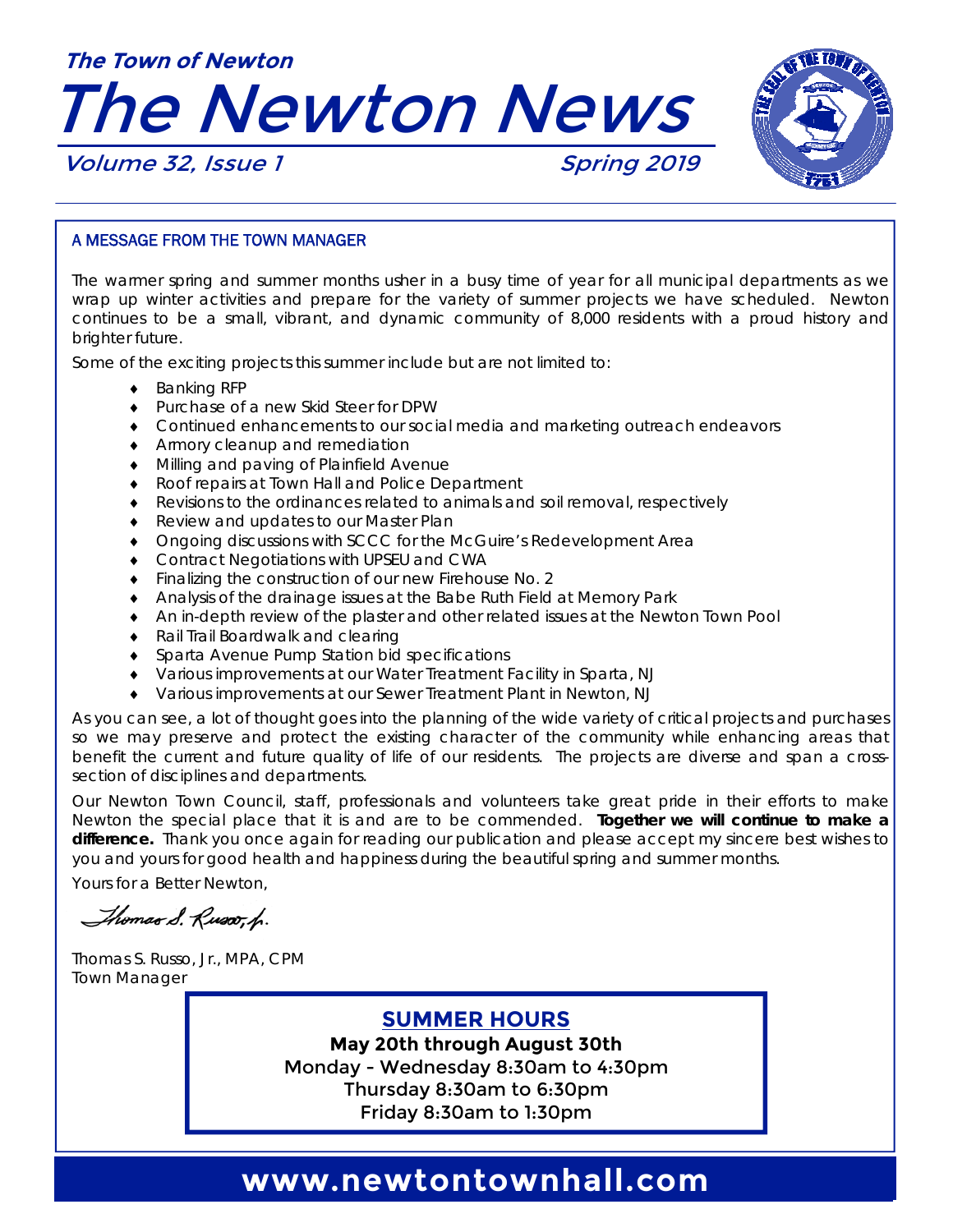

### **Inside This Issue:**

| Municipal Clerk's News2 |
|-------------------------|
|                         |

| 2019 Budget Analysis 3   |  |
|--------------------------|--|
| Tax Collection 3         |  |
| Social Media 4           |  |
| Water and Sewer Utility4 |  |
| Zoning Reminders4        |  |
| Police Desk 5            |  |
|                          |  |
|                          |  |
| Newton First Aid Squad 6 |  |
|                          |  |
| Property Maintenance7    |  |
| Brush Pickup 7           |  |
|                          |  |
| Bulk Waste Collection7   |  |
| Staff Directory 8        |  |
|                          |  |

### **Dates of Interest:**

- Brush Pickup May 6-31
- Summer Hours Begin May 20
- Memorial Day Town Hall Closed May 27
- Primary Election Day June 4
- Miss Newton, Little Mr. & Miss Newton June 8 10:00am
- Newton Dav June 8
- Independence Day Town Hall Closed July 4
- Town-Wide Garage Sale August 2, 3, & 4

# **MUNICIPAL CLERK'S NEWS**

**Tuesday, June 4** is the date for the **Primary Election**. Polls are open 6:00 am to 8:00 pm. If you have any questions, please contact the Municipal Clerk at 973- 383-3521 ext. 232.

#### **Polling Places in Newton:**

| The $\bigcap$ construction of the set of the set of the set of the set of $\bigcap$ $\bigcap$ |                                      |                    |  |  |
|-----------------------------------------------------------------------------------------------|--------------------------------------|--------------------|--|--|
| #6                                                                                            | <b>First United Methodist Church</b> | 111 Ryerson Avenue |  |  |
| #4                                                                                            | Newton First Aid Squad Building      | 68 Sussex Street   |  |  |
| #3 & #5                                                                                       | Newton Municipal Building            | 39 Trinity Street  |  |  |
| #1 & #2                                                                                       | Newton Fire House                    | 22 Mill Street     |  |  |

The **General Election** will be held on Tuesday, November 5, 2019.

Now there is "no excuse" not to vote! A voter may vote by mail by completing the Application for Vote by Mail Ballot, and returning the application to the Sussex County Clerk, 83 Spring Street, Suite 304, Newton. Obtain the mail-in application online at www.sussexcountyclerk.com or call (973) 579-0900. To receive your ballot by mail, the application must be received by the County Clerk 7 days prior to the election. A voter may also apply in person to the County Clerk until 3:00 p.m. the day before the election.

#### **FISHING PERMITS**

Morris Lake is open for fishing! **Fees: \$20.00 for residents; \$15.00 for residents over 62 yrs. of age.**

#### **TOWN-WIDE GARAGE SALE**

This year, the Town will hold their annual **Town-Wide Garage Sale** on **August 2, 3, and 4**. Permits are required at a cost of **\$15.00** (for all three days). Applications will be available at the Town Clerk's Office, 39 Trinity Street. In order to be placed on the map, the deadline for applications is Friday, July 26. Maps will be available at the Town Clerk's Office and Police lobby.

## **COURT NEWS**

The Newton–Green Shared Municipal Court welcomes a new addition to their staff, Nancy Kurzweil. Nancy has assumed the position of deputy court administrator, with approximately 20 years experience in the municipal courts. The name may sound familiar, as she previously worked for Green Township Court before Green joined Newton. She will be replacing Sarah Grub, who left Newton to further her municipal court career. Check us out at newtontownhall.com/Court.

### **THE 2019 NEWTON TOWN COUNCIL**

Helen R. Le Frois, Mayor hlefrois@newtontownhall.com



 Daniel G. Flynn, Deputy Mayor dflynn@newtontownhall.com

Sandra Lee Diglio, Councilwoman Jason J. Schlaffer, Councilman Matthew Dickson, Councilman

Thomas S. Russo, Jr., Town Manager Lorraine A. Read, Municipal Clerk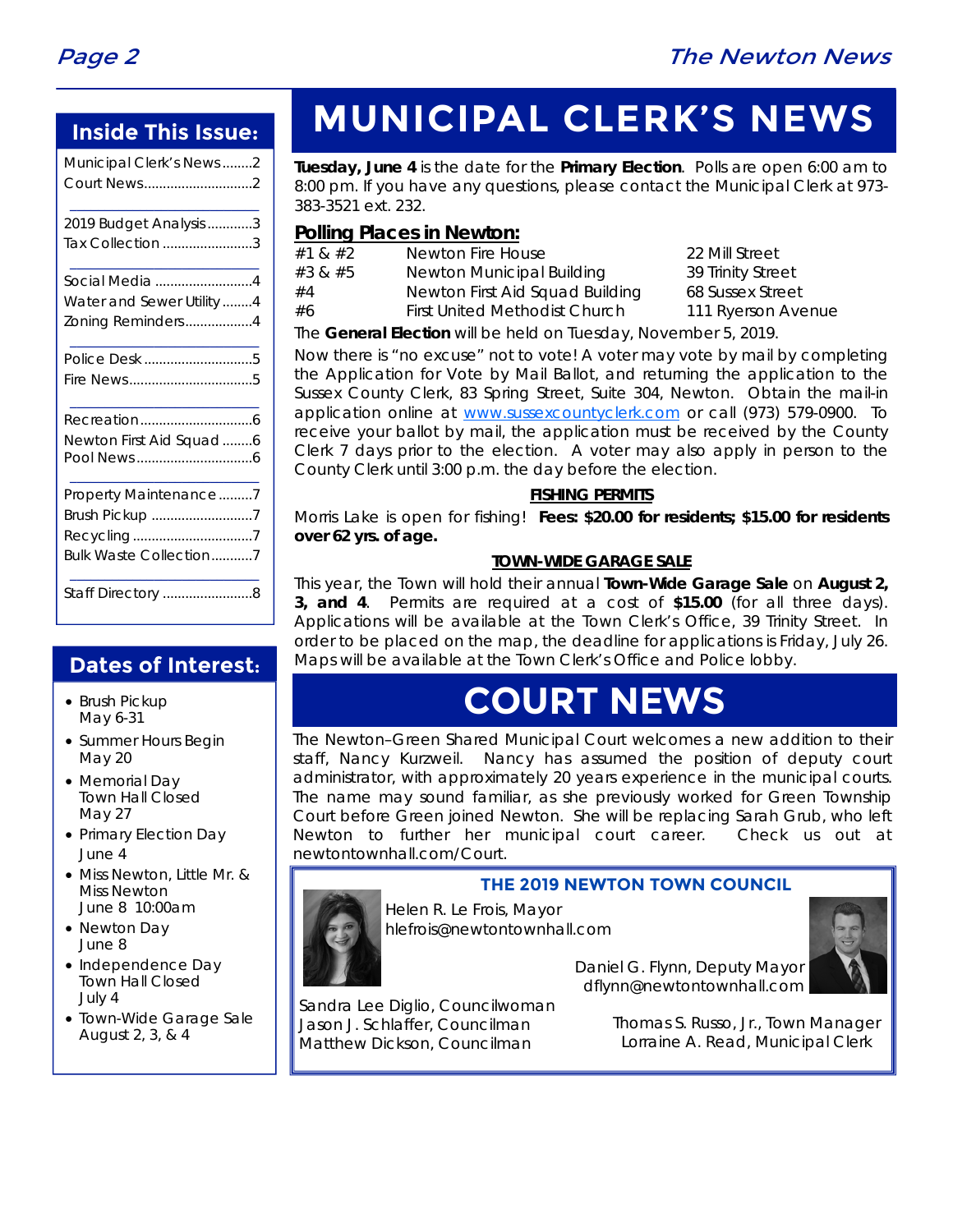## **2019 BUDGET ANALYSIS**

"On April 8, 2019, the Town Council adopted the 2019 Municipal Budget and Capital Improvement Program, which totals \$13,130,000. With the uncertainty of State Aid payments and the fluctuating prospects of grant funding, coupled with the reality of a tax base that has more than 1/3 exempt properties, it is an ever increasing challenge to maintain appropriate service levels and sound fiscal policies while mitigating any significant municipal tax increases.

Furthermore, the Net Taxable Valuation (NVT) for the Town **decreased by \$782,517**, a far cry from the necessary level of economic activity needed in our community and region. Additionally, the new average residential property assessment has gone down slightly from the 2018 level of \$185,611 to the new 2019 level of \$184,841. Therefore, factoring in the budget and tax levy as proposed, **the municipal taxes on an average residential property are estimated to go from \$2,731.08 in 2018 to \$2,731.21 in 2019 – an increase of only .13 a year or about a penny a month.** 

The Town maintains independent financial records for the Water and Sewer fund. Both functions are supported by customer billings and do not require property tax revenues to meet financial obligations.

The Water and Sewer budget is proposed at \$4,525,000 for the 2019 year (same as last year). The Water and Sewer budget provides service to 2,671 accounts. The current rate structure continues to allow the Town to reserve funds for future capital upgrades and the retirement of existing debt. Most importantly, it allows the Town to intelligently use the most fiscally conservative approach available to budgeting as it relates to necessary infrastructure improvements.

Now that we have concluded the 2019 budget process, I want to thank all department heads and staff for their invaluable assistance in putting together these important documents. In closing, it is my belief that the budget appropriations and revenue projections, as contained in the 2019 budget for Newton, will enable the Town to meet the public's demand and need for critical services. Furthermore, the budget is structured as a fiscally responsible document to ensure that the financial well-being of our municipal government is preserved."

> **- Thomas S. Russo, Jr., MPA, CPM Town Manager**

# **TAX COLLECTION**

#### **2019 HOMESTEAD BENEFIT**

If you are eligible to receive the Homestead Benefit the State will be applying the credit to your 2<sup>nd</sup> quarter (May) 2019 taxes. Please look for your updated tax statement in the mail. If you have questions regarding this credit please contact the State at 888-238-1233.

#### **TAX BILLS**

Tax bills for the Final 2019/Preliminary 2020 will be mailed in late July 2019. Bills are mailed to all property owners at this time each year. This bill will include payment stubs for the 3rd and 4th quarters of 2019 (August and November) as well as the 1<sup>st</sup> and 2<sup>nd</sup> quarters of 2020 (February and May). The annual mailing of bills follows the certification of the tax rate by the Sussex County Board of Taxation.

Any homeowner who has had a change to their mailing address should notify the tax office, in writing, prior to July 1, 2019 to ensure your bill is mailed to you in a timely fashion. Any questions regarding the tax bill mailing or to change your mailing address may be directed to 973-383-3521 ext. 239.

### **NEW JERSEY PROPERTY TAX REIMBURSMENT (PTR) SENIOR FREEZE PROGRAM**

The 2018 Form PTR New Jersey Property Tax Reimbursement ("Senior Freeze") applications were mailed in late February 2019. You must file your application no later than October 31, 2019 to be considered for this reimbursement from the State of New Jersey. For information regarding this program please contact the State at 800-882-6597. If you are a first-time filer, you may call the State at 1-800-882-6597 to request an application be mailed to you. Online information: www.state.nj.us/treasury/taxation/ptr/index.shtml.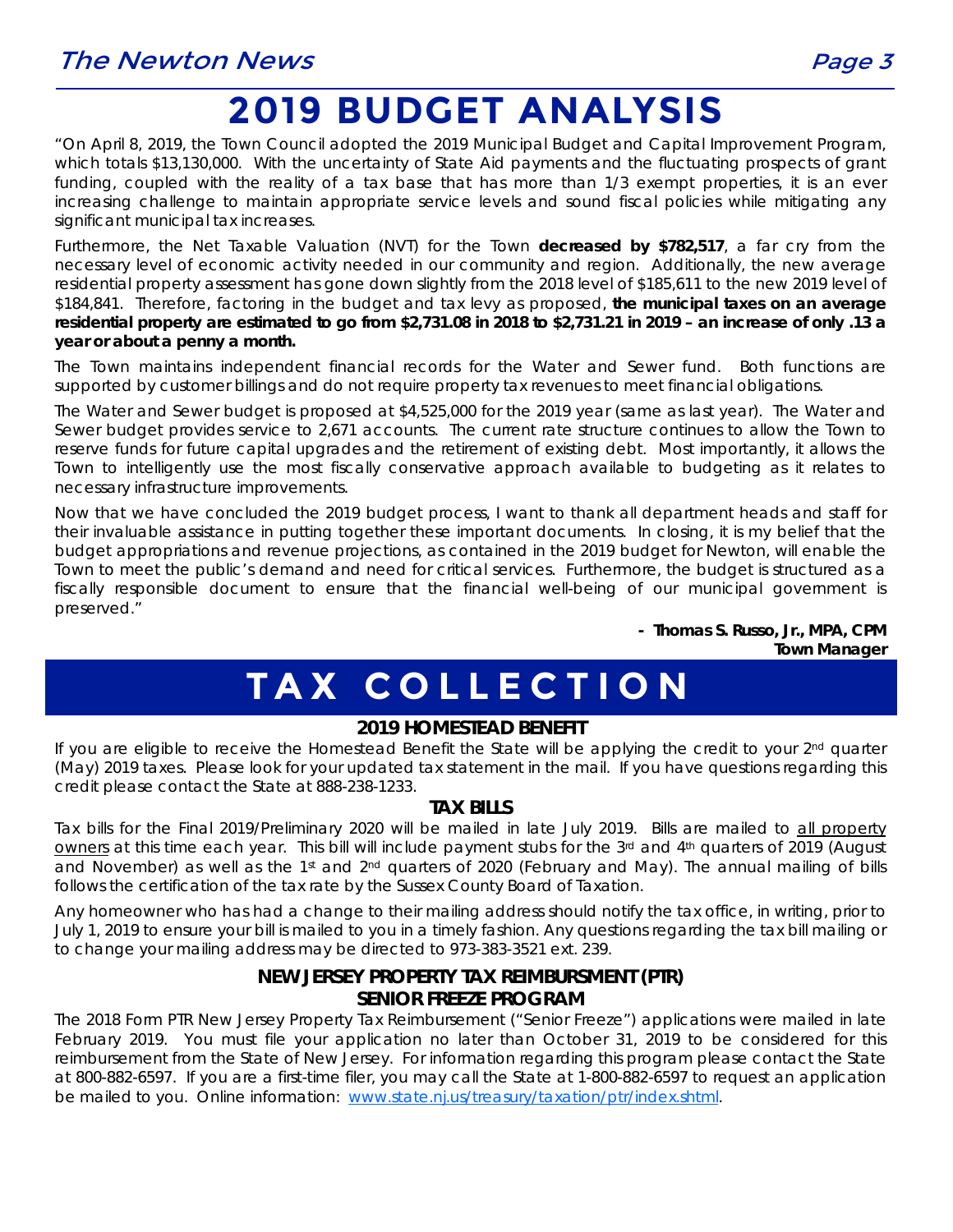### **FOLLOW US ON SOCIAL MEDIA**



/GoNewtonNJ

newtontownhall.com



@GoNewtonNJ

The Newton News is printed and distributed twice a year to keep all residents informed of the many programs and services offered by the Town. Please take a few moments to update your calendars on upcoming events and keep this edition of our newsletter handy for convenient reference in the future. For more timely updates, please visit our Town website at www.newtontownhall.com.

Editors ~ Terri Oswin & Thomas S. Russo, Jr.

### **WATER AND SEWER UTILITY**

Did you know that a running toilet uses a gallon and a half of water a minute? A toilet that continuously runs after being flushed is the most common reason for elevated usage on a water bill and should be the first thing to consider if your bill is high.

Did you know that you can have a water leak and not actually see or hear water leaking? Sometimes leaks go unnoticed between meter readings. If your usage seems unusually high when you receive your bill, take a look at the actual meter *inside the premises*. If no water is running, the red dial on the meter should be still. If it is moving, even slightly, it could indicate a leak and you should call a plumber.

### **ZONING REMINDERS**

The Zoning Officer, Katherine Citterbart, would like to remind residents that zoning permits are required for the following:

| Fences & replacement fences      | <b>Retaining Walls</b>               |
|----------------------------------|--------------------------------------|
| Sheds                            | Additions                            |
| Pools (including blue temporary) | Alterations                          |
| Decks                            | Temporary Storage Container (P.O.D.) |

**Did you know?** 



**SURVEY SAYS**…a property survey must be submitted along with most Zoning Permit applications.

**PARKING:** The parking of vehicles on areas other than driveways (i.e. front yard) is prohibited in single family detached and duplex residential dwellings.



**MAKE AN APPT:** For the most efficient use of your time and ours, please call first to make an appointment. 973-383-3521 ext. 228

For more information on zoning compliance and links to our forms, visit our website at www.newtontownhall.com/zoning.

The Town of Newton Zoning Officer, Mrs. Citterbart, can be reached at 973-383-3521 ext. 227 or kcitterbart@newtownhall.com.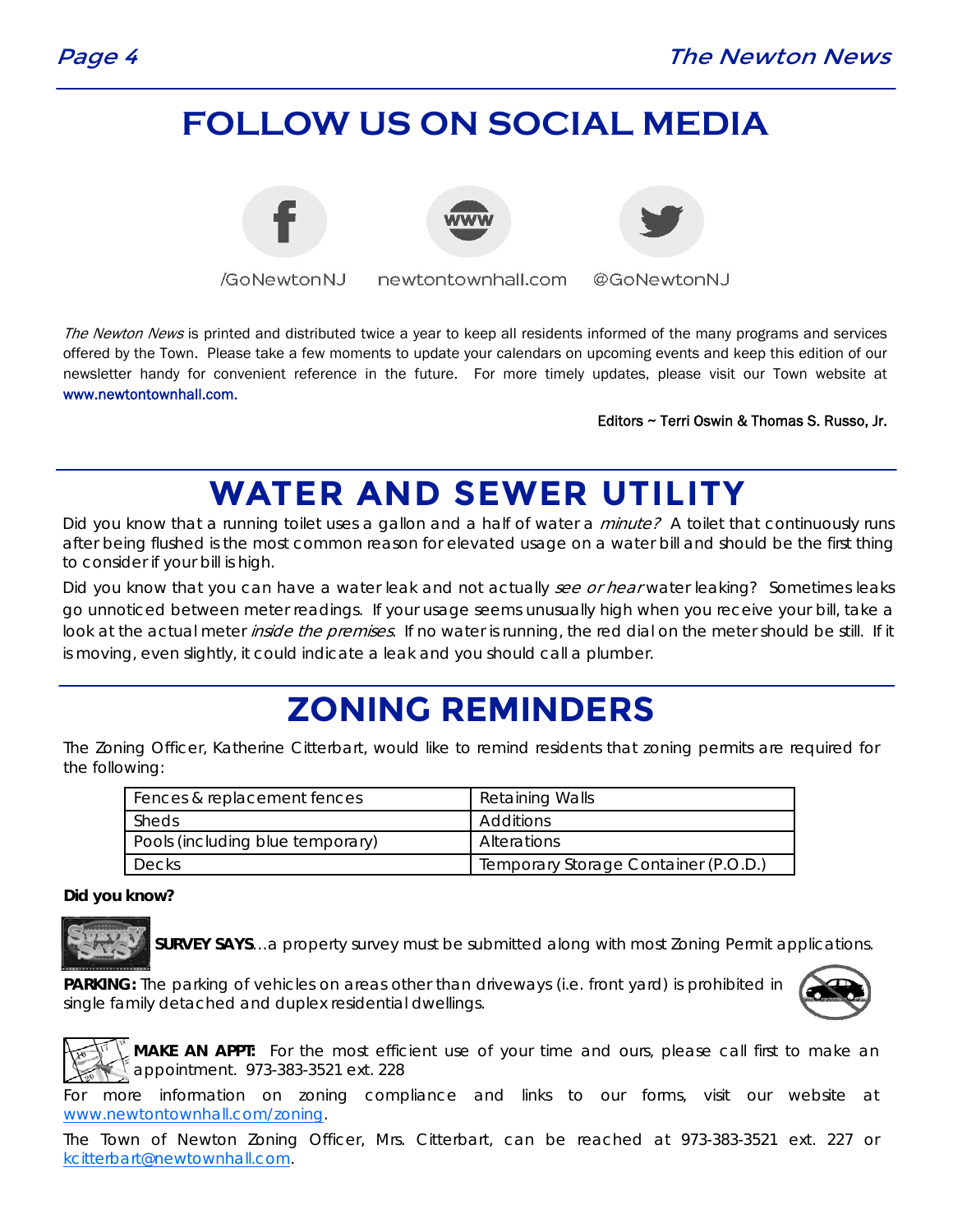### The Newton News **Page 5**

# **POLICE DESK**

We continually look for innovative ways to improve our operation and ensure public safety for all. As such, we are excited to announce some new initiatives this Spring; an **online firearms application process** and **Smart911**.

In 2018 we processed over 75 firearms related applications. Beginning this year, we are now accepting firearms applications for Firearms Purchaser Identification Cards and Pistol Purchase Permits electronically. We encourage applicants to visit our website at http://newtonpolice.org/firearms/ to learn how this process can be easier, more convenient and time-saving.

Additionally, we have implemented an improved system for handling emergency 9-1-1 calls with Smart911. Please visit http://newtonpolice.org/ safetylink/ to create a safety profile. Residents and business owners can create a profile for their family members and any facilities to provide responders with key lifesaving information during an emergency. The Smart911 system also provides improved technology with highly accurate caller location data and the ability to initiate communications via text message with mobile callers.

The Smart911 software allows anyone to create a safety profile for free that includes information such as allergies or pre-existing medical conditions for all members of the household. Precise location data can also be stored to help ensure that responders are sent to the right location with the right information. Schools, medical facilities, apartment complexes and other facilities in Newton can also create a facility profile to provide responders with information that could be important in an emergency. Floorplans, hazardous material information, landline phone locations, AED locations and other vital information can be readily available and used to respond to emergencies more effectively.

The department continues to work with the **C.L.E.A.R.** – **C**ommunity **L**aw **E**nforcement **A**ddiction **R**ecovery Program [www.CLEARprogram.org] and is helping make a positive difference in the quality of life for individuals, families and our entire community. Most recently, we've participated in **Operation Helping Hand**, an outreach effort where we pair peer recovery coaches with Detectives and proactively outreach to those struggling with a substance use disorder in an attempt to provide information, resources and to help them into recovery.



The Newton Fire Department is looking forward to the completion of the new Firehouse on Woodside Avenue this summer.

Also, please be reminded to check the batteries on their smoke and carbon monoxide detectors and make sure your fire extinguisher is easily accessible and operational.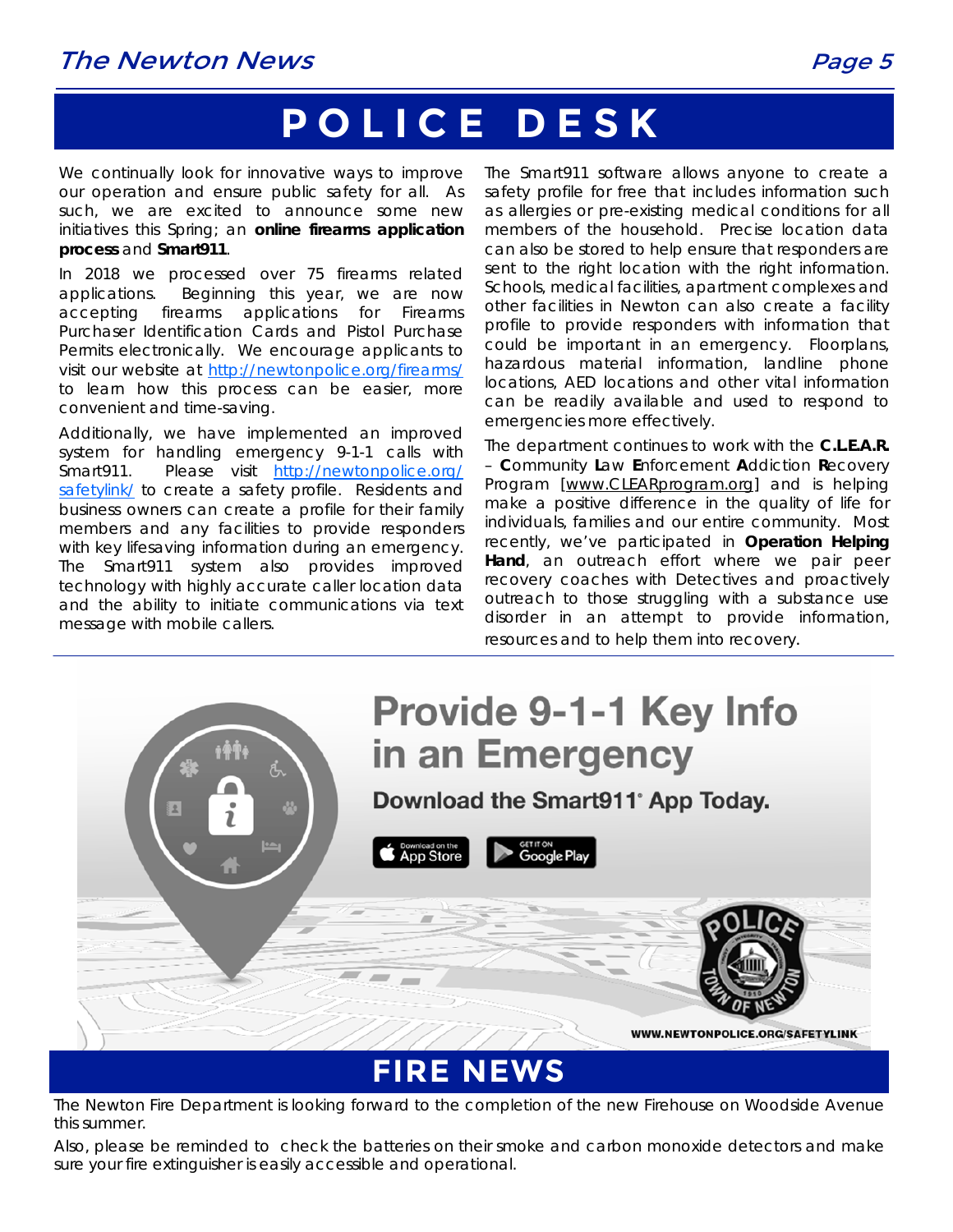## **RECREATION**

**Miss Newton, Little Miss Newton and Little Mr. Newton:** This annual event is scheduled for Saturday, June 8 at 10:00am at The Newton Theatre Arts Academy in Newton. Applications will be available beginning May 1 on the Town website. Applications must be received at Town Hall no later than May 31 at noon. Little Miss and Little Mr. contestants must be at least age 5 as of October 1, 2018 and no older than age 7 by the date of the pageant. Miss Newton contestants must be at least age 17 by August 4, 2019 (date of the Queen of the Fair Pageant) but no older than 21 by August 4, 2019.

**Bus Trips:** Start your Independence Day with a BANG and join us on July 3 at Citi Field as the rivalry continues between the Yankees and the Mets. Tickets are \$120/person and includes transportation and game ticket in the Big Apple Reserved Seating. In the works…Jersey Boys on Broadway? Kalahari Waterpark? Or both!! Stay tuned…

**Senior Exercise Program:** Join us for Zumba Gold. Get active with great people at the dance party workout that moves at your pace. Every Tuesday morning from 9:30am to 10:15am and Friday morning from 10:30am to 11:15am at Newton Firehouse #1, 22 Mill St. Only \$5 per class. No pre-registration necessary. Call 973-383- 3521 ext. 228 with questions.

**Prime Time Seniors**: A social group for the residents of the Town, ages 55 and up meet the 1st and 3rd Wednesday of each month. Meetings are held at the Newton #1 Firehouse, 22 Mill Street. Refreshments are served at 12:30pm; meeting promptly begins at 1:00pm. For information call Joyce Franklin at 973-945-6375.

For the latest information on Recreation Happenings, LIKE and follow us on Facebook: NEWTON RECREATION, on Twitter: @NewtonRecNJ, or via the Town website: www.newtontownhall.com. To reach the Recreation office, call 973-383-3521 ext. 228 or email us at recreation@newtontownhall.com.

## **NEWTON FIRST AID SQUAD**

Established in 1957, the Newton Volunteer First Aid and Rescue Squad (NFAS) is a 100% volunteer agency that answers the 911 medical emergencies in the Town of Newton and surrounding communities. We are proud to serve you as Sussex County's busiest, fastest, and most progressive volunteer First Aid Squad!

Requested to 1,977 emergency calls with an average 96.2% / 5.2 minute response rate, the Newton Volunteer First Aid and Rescue Squad saw its busiest year ever in 2018!

Over the year, we provided assistance at 61 community events, taught CPR to over 300 people, performed nearly 31,000 volunteer hours, and continued to implement the latest techniques for progressive EMS operations. To culminate our efforts, NFAS was named as The 2018 NJ Outstanding EMS Agency at the National Conference on EMS - a first-time selection for any Sussex County squad!

As we look forward to an even busier 2019, we continue to search for new members to add to our team! We have positions for community members of all backgrounds - both on and off the ambulance! If you are interested in helping NFAS continue to be Sussex County's busiest, fastest, and most progressive EMS agency, visit us at http://newtonfirstaidsquad.org or call us at 973-383-3377 to learn more.

## **POOL NEWS**

The Newton Pool will be closed for the entirety of the 2019 summer season. The Town has hired professional engineers to review the current facility and its need for renovations including a geotechnical survey of the area.

Our staff and professional engineers will work diligently to collect real data and facts so we may all work collaboratively to find an affordable solution that works best for the Town of Newton and its taxpayers.

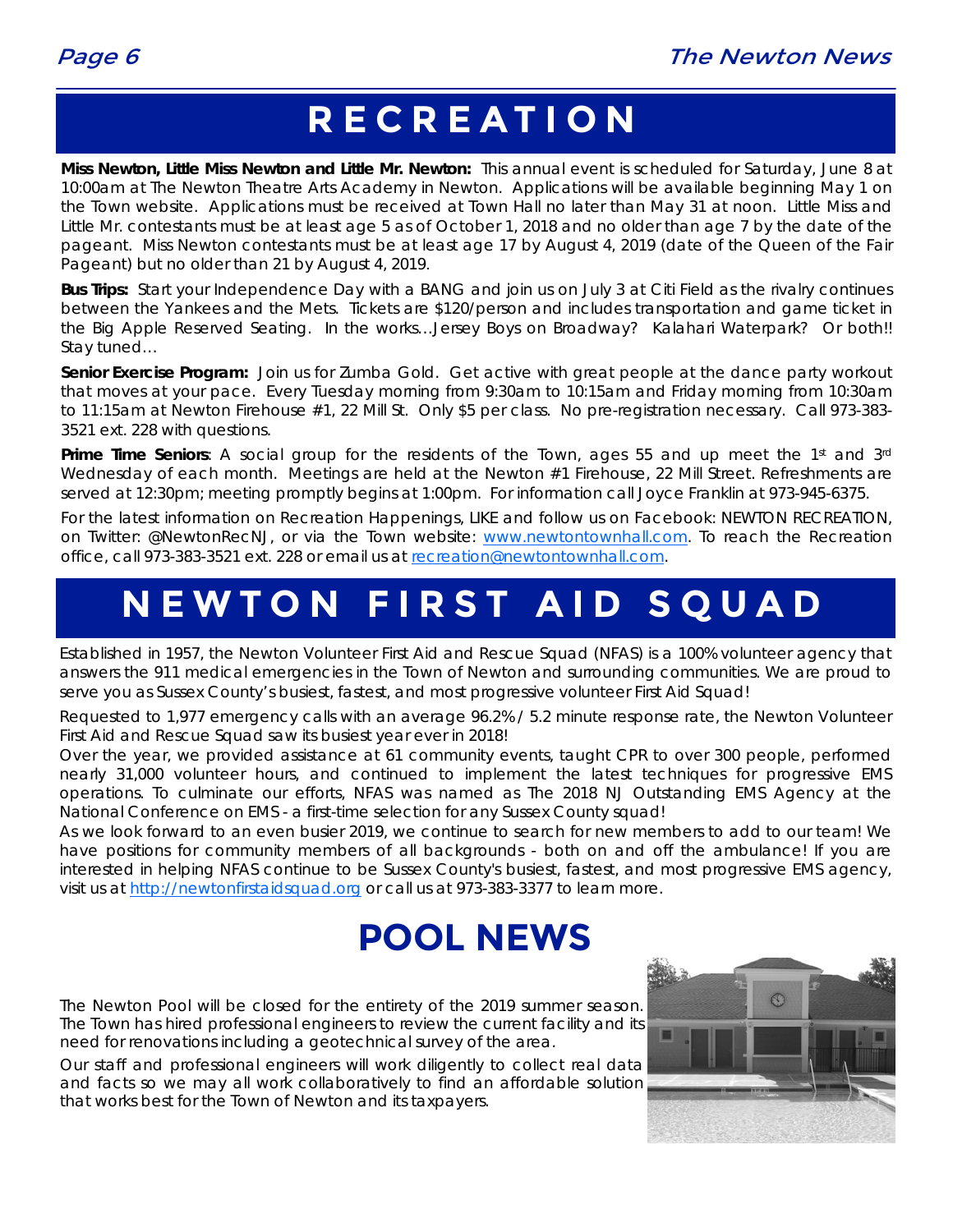## **PROPERTY MAINTENANCE**

The Town of Newton takes pride in maintaining quality neighborhoods and a sound community environment. With warmer spring and summer months ahead consider the following:

**Trash and bulk waste disposal** - The Town provides curbside recycling. Garbage Disposal is the responsibility of the property owner(s)/tenants. When disposing of large items, such as old furniture or appliances, property owner(s)/tenants are reminded to exercise proper waste disposal practices. As described in the Newton Town Ordinances Section 250 and the International Property Maintenance Code Section 308. Residents are reminded porches are not to be used to store garbage, old mattresses, recycling bins or boxes.

**Property Maintenance** - Repair/ replace elevated or damaged sidewalks that are creating a trip or other hazard. Also, clear away winter grit. Address exterior painted surfaces that are peeling, faded or unpainted.

Repair damaged exterior home fixtures, such as siding, gutters, down spouts, shutters, stairs, railings and fences. Remove any exterior yard debris that may have accumulated over the winter, such as, tree branches, leaves and brush.

Prepare for continual lawn maintenance and weed removal.

Address exterior painted surfaces that are peeling, faded or unpainted.

Thank you in advance for your cooperation in maintaining a beautiful environment for everyone to enjoy. If you have any questions or concerns, call **Bernard Hattersley**, Code Enforcement Director, at 973-383-3521 ext. 231.

## **BRUSH PICKUP**

**BRUSH PICKUP:** The DPW crews will pick-up brush ONLY during the month of May.Pick-up will follow the Recycling pick-up schedule.

**Zone 3** will be picked up the week of **May 20 Zone 4** will be picked up the week of **May 27**

**Zone 1** will be picked up the week of **May 6 Zone 2** will be picked up the week of **May 13**

Please cooperate by making sure brush is placed at the curb **by 7:00am.** There will be no exceptions.Tree limbs must be smaller than 4 inches in diameter. The cleanup is intended for residents to clear away naturally occurring fallen winter brush and light pruning. Property owners are responsible for felled trees. Nonchippable items including leaves, vines, stumps, and building material **will not** be collected during the spring. All yard waste can be taken to the Sussex County Municipal Utilities Authority in Lafayette for disposal.

## **RECYCLING**

**RECYCLING JUST GOT EASIER!** For residents looking to reduce their household waste and become better recyclers, look no further than the **Recycle Coach** platform – now available in NEWTON. Not sure how to dispose of certain items? Want to know your collection schedule personalized just for you? Download the FREE **Recycle Coach** app today! Available on the App Store and Google Play.

## **BULK WASTE COLLECTION**

**BULK WASTE COLLECTION:** Bulk Waste Curbside Collection will occur on May 11, 2019. Residents will be allowed to place up to 500lbs of bulky items for the collection curbside. NO electronics, household garbage, recyclable material, clothing, building materials, brush/leaves/grass, hazardous materials or tires will be collected. Permits for the 2019 Bulk Waste Collection will be available for pick up starting on April 1 at the Municipal Building, 39 Trinity Street on the 2nd floor. Additional details will be provided with the permit. Contact Town Hall at 973-383-3521 ext. 228 with any questions.